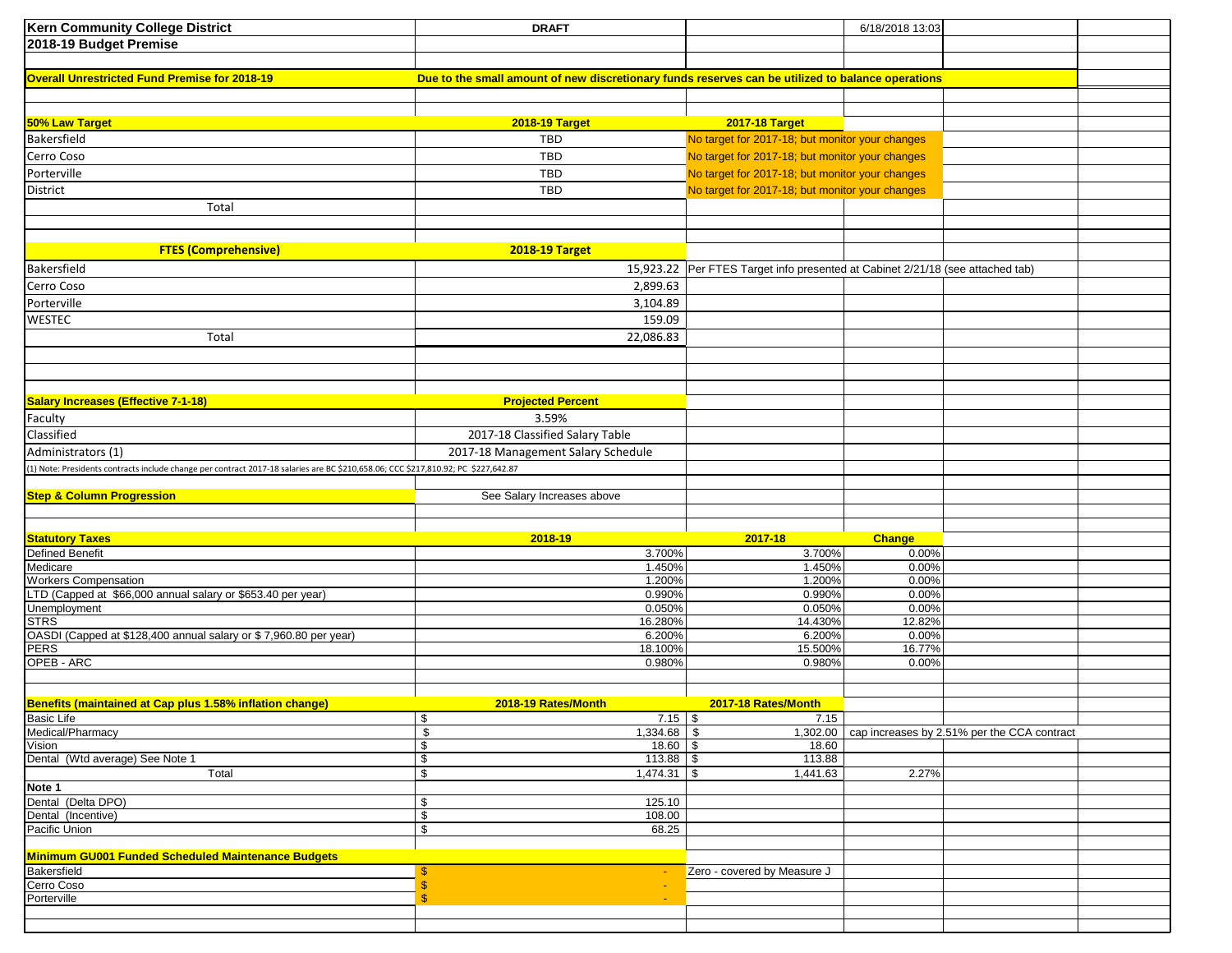| College District<br><b>Kern Community</b>                                  | <b>DRAF</b>         | 6/18/2018 13:03 |  |
|----------------------------------------------------------------------------|---------------------|-----------------|--|
| 2018-19 Budget Premise                                                     |                     |                 |  |
| <b>Minh.</b><br><u>cies based upon College Experience </u><br>um Guwn<br>. | <b>Expenditures</b> |                 |  |